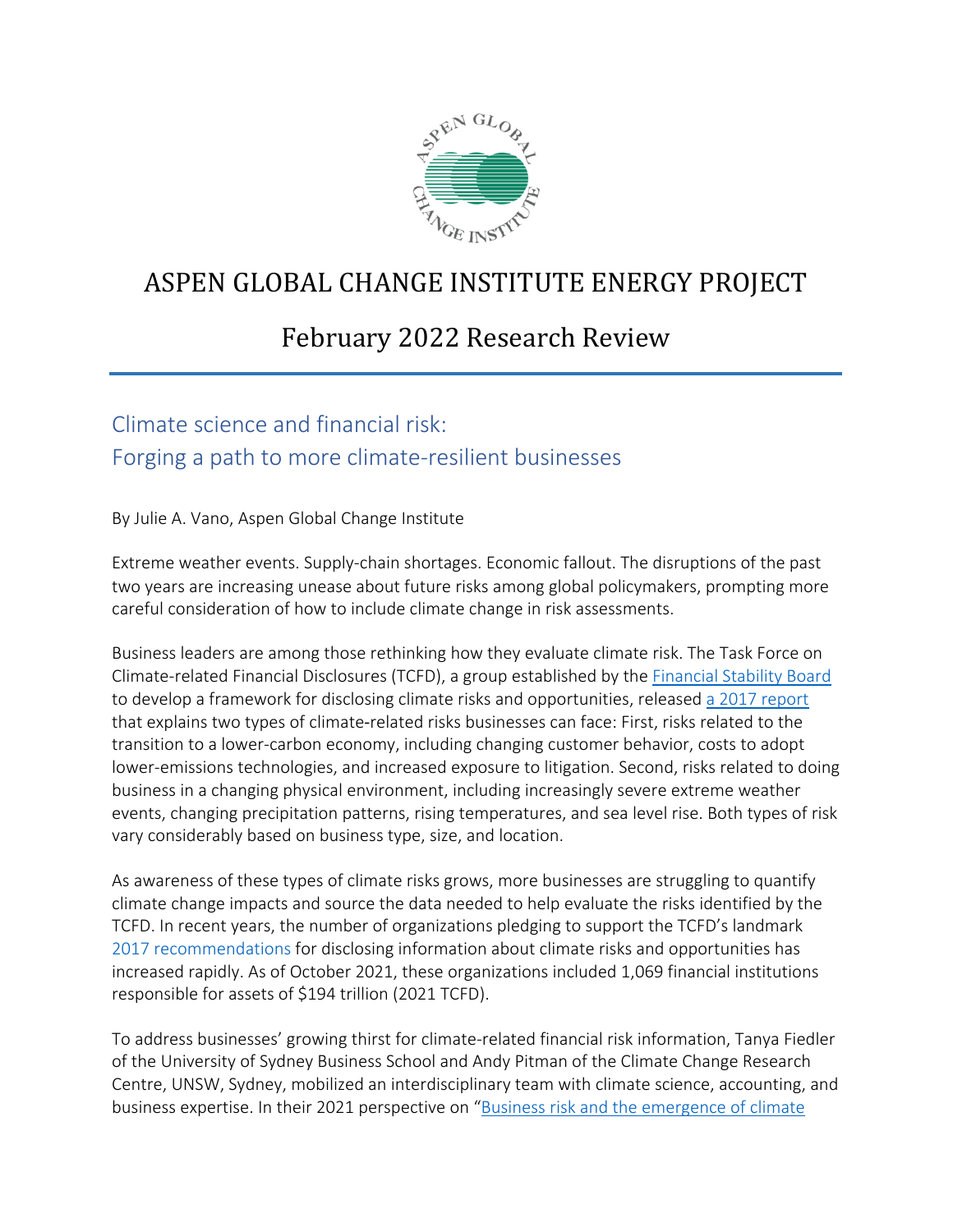[analytics"](https://www.nature.com/articles/s41558-020-00984-6) for *Nature Climate Change*, Fiedler and colleagues outline the challenges and suggest a new path to improve the use of climate science to inform how businesses assess their climaterelated financial risk.

### **Petabytes of tempting data**

Climate scientists often use global climate models (or Earth system models) to understand climate change impacts. These models represent physical laws captured in computer code and simulated on supercomputers at research centers around the world. They help climate scientists better understand how greenhouse gases are increasing surface temperatures, how hydrologic cycles are amplified by warming (making wet periods wetter and dry periods drier), and how landmasses and the Arctic are warming more rapidly (Palmer and Stevens 2019).

Over the years, global climate models have provided more simulations, at finer spatial resolutions, generating petabytes of data [\(one petabyte](https://www.lifewire.com/terabytes-gigabytes-amp-petabytes-how-big-are-they-4125169) could hold 4,000 photo downloads a day for a lifetime). Open-access data from these models are available online and may seem to offer a crystal ball for businesses to assess their future climate-related risk.

In reality, identifying and applying fit-for-purpose climate model data appropriately is a major challenge that, while not new, is more important than ever. As Fiedler and colleagues point out, "the misuse of climate models risks a range of issues, including maladaptation and heightened vulnerability of business to climate change, an overconfidence in assessments of risk, material misstatement of risk in financial reports and the creation of greenwash."

## **Mismatched tools**

While climate scientists and economists both use models to better understand future conditions, their modeling platforms and how the data outputs should be interpreted are very different. For example, climate models generate data by solving equations, which provides highly precise numbers. This precision is a modeling artifact and should not be confused with accuracy. Not acknowledging this or many other nuances could result in a false sense of security. As such, the use of global climate model data to assess climate-change risk must be done with careful consideration.

Fiedler and colleagues outline numerous qualifiers and precautions to prevent misuse of global climate model output at different spatial and temporal scales.

• *For climate information used for analysis at global and continental scales in 2050 to 2100*: Global climate model simulations are designed for this regional extent and time period. An ensemble of independent models can be used to estimate projected temperature changes and their range of uncertainty, focusing on average changes. Global models should not, however, be relied on to capture low-probability, highimpact events.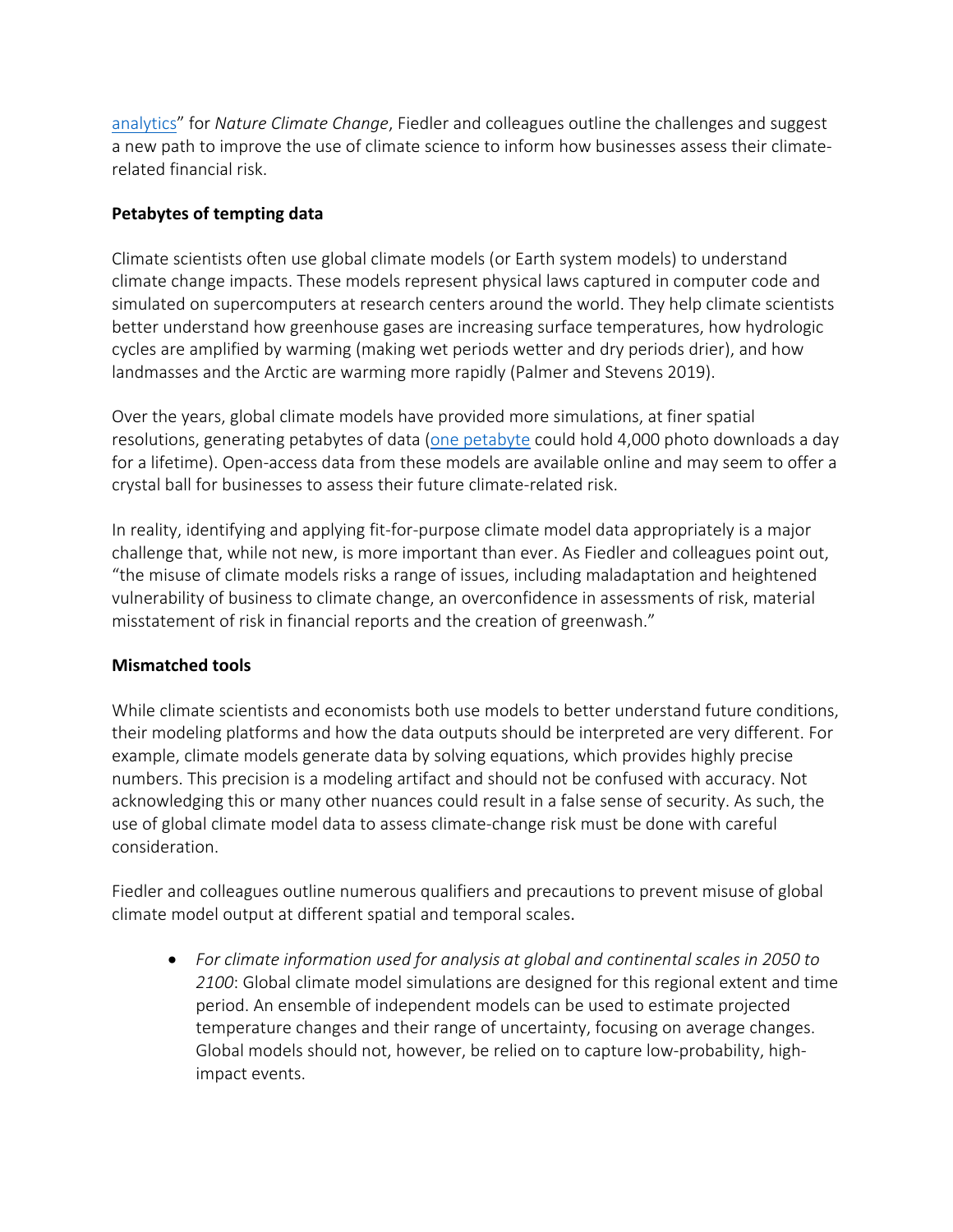- *For analysis at smaller-than-continental scales*: Most global climate model simulations divide the globe into pixels of around 100 x 100 kilometers or coarser. The data they produce is not intended to be used to evaluate change in a specific location or physical asset. Techniques that "downscale" the information using dynamical or statistical methods can add value but should be employed with keen attention to the value (and biases) the new information provides.
- *For analysis in 2020 to 2050*: Global climate models simulate climate variability, capturing the natural swings in warmer/cooler or wetter/drier periods at sub-regional scales that can last a decade or two. As such, it is difficult to distinguish the differences between higher- and lower-emissions pathways before mid-century.
- *For analysis of climate extremes*: Extreme events, by definition, are rare and therefore less well understood. Important research is underway to explore how 1-in-100-year events are simulated in global models, but results are not robust enough for most applications, especially in the context of business decisions.
- *For analysis at the scale of a physical asset*: For all the reasons outlined above, the information most desired in financial decision making—local changes in extreme weather events—is *not* what global climate models provide. Fortunately, there are alternative ways to assess climate impacts, but these can require careful region- and investment-specific evaluations.

### **A better way to match climate information with risk analysis**

While the direct use of climate change data may not be a panacea, Fiedler and colleagues chart a path (Figure 1b) showing how climate science can help businesses and their investors, lenders, and insurance underwriters make informed economic decisions.

In their paper, the authors illustrate the current approach to connecting climate research and business (Figure 1a), where information usually flows in one direction. In some cases, climate service providers, sometimes in collaboration with financial sector experts (e.g., asset managers, banks, credit rating agencies), assist by combining information with other data to help assess an entity's risk profile. However, those types of analyses are too often proprietary, and their scientific merit is difficult to assess.

As an alternative, Figure 1b illustrates how climate projections could be professionalized to inform business needs. Using both "climate service" and "operational prediction" intermediaries would provide mechanisms to facilitate the flow of information in both directions, as indicated by up and down arrows and mixing of pink and blue at the boundaries.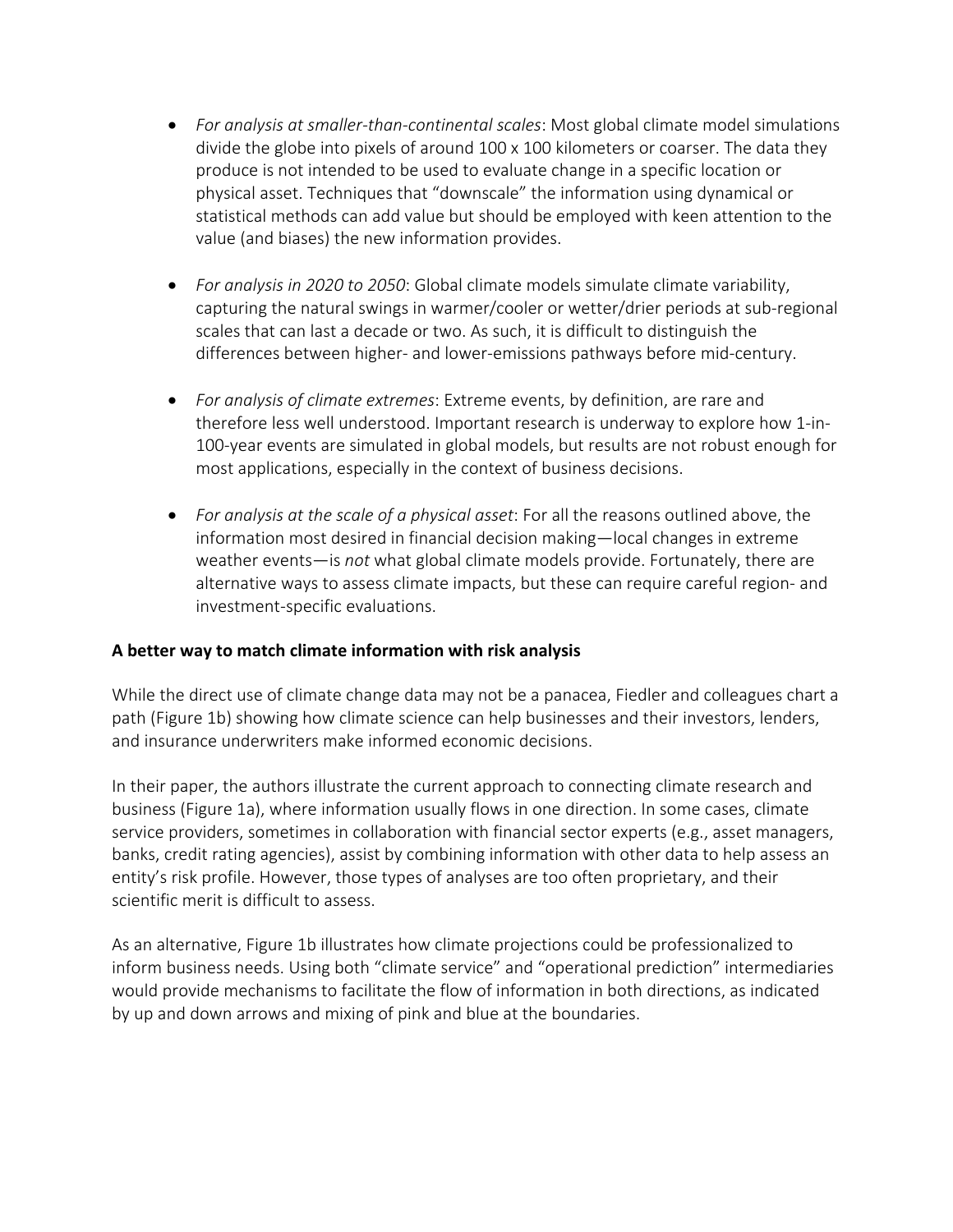



This new paradigm emphasizes the need for more effective communication between business and climate science and a reliance on expert judgment. Fielder and colleagues propose establishing "climate translators" as a new group of professionals who could help operationalize climate services by facilitating more direct engagement between climate scientists and businesses and bringing greater transparency to the value and limits of climate model information for business purposes.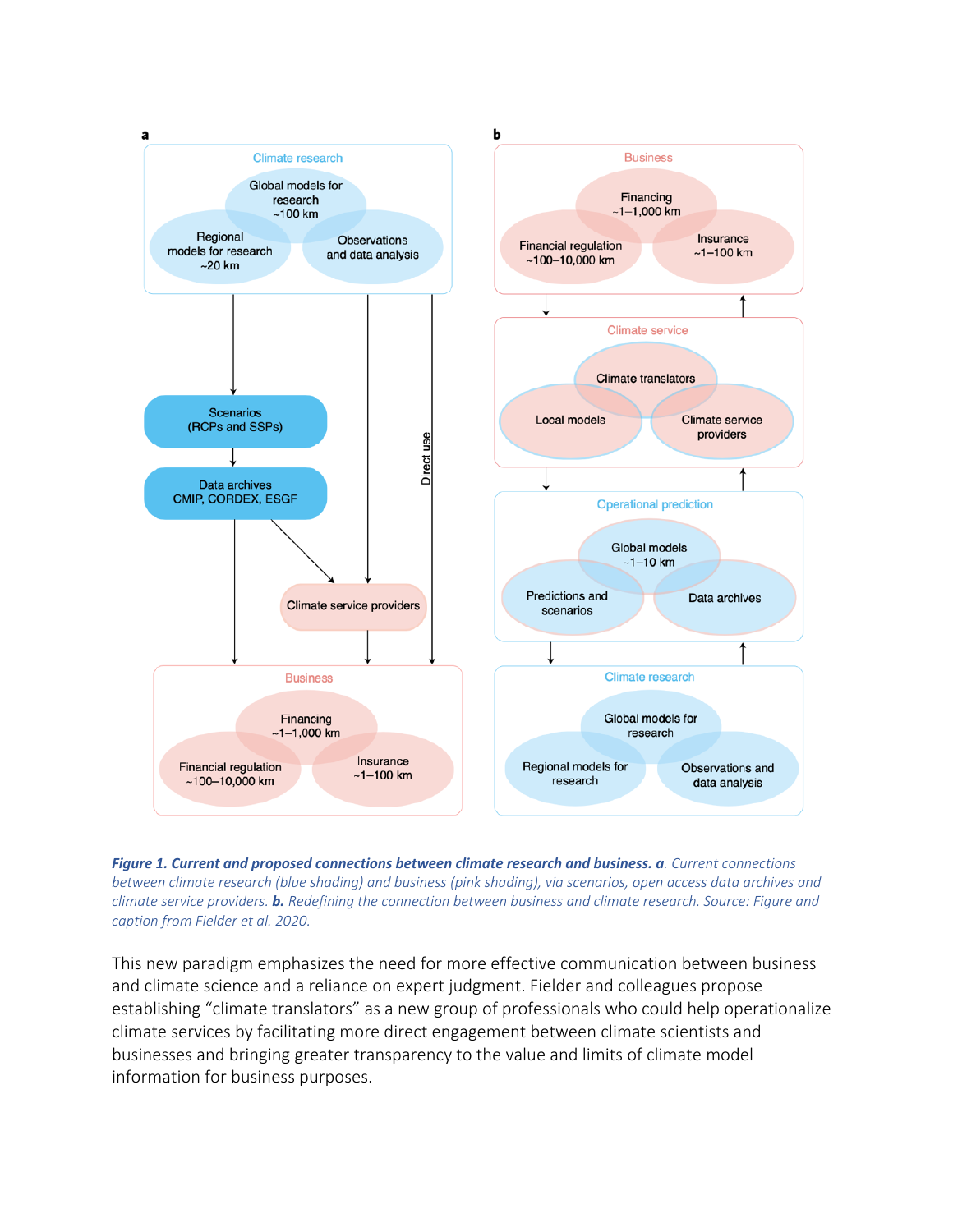Also, while climate models will continue to advance, it is wise *not to wait* for better information from them. Instead, there are alternative ways to use existing climate science to assess financial risks and minimize vulnerabilities. For example, examining how one's business has been affected by weather variability in the past (five to 10 years, and longer if possible) can help uncover how specific events disrupt operations and supply chains and provide information that can be used to limit those vulnerabilities in the future.

### **A path forward**

The increased awareness and desire to better understand a business's climate risk has elevated the importance of both climate mitigation and adaptation. However, doing this work well requires more understanding of how to meet the financial sector's needs. Fiedler and colleagues emphasize this will not simply be solved by open access to data or by climate service providers re-packaging information. Instead, they call for a redesign: "To meet the needs of the financial sector, regulators and business, climate projections need to be developed, undertaken and provided at the same level of professionalism as weather services."

This call to action is being echoed by others in the financial sector and beyond. The TCFD (2021) reported that the key challenges for those preparing financial impact disclosures were difficulties in obtaining relevant climate risk-related data and selecting and applying assessment methodologies. Of note, these challenges were reported three times more often than other challenges related to financial impact disclosure including disclosure requirements or lack of buyin from organizations.

Similar dialogues are underway in the water sector [\(Addressing the "Practitioners' Dilemma":](https://www.agci.org/event/20s2)  [Climate Information Evaluation for Practical Applications in the Water Sector\)](https://www.agci.org/event/20s2) and energy sector [\(Navigating the Clean Energy Transition in a Changing Climate\)](https://www.agci.org/event/21s3). These efforts are taking stock of ongoing work to produce decision-relevant climate information, evaluate the fitness of that information, and characterize its uncertainty in ways that facilitate entities' ability to effectively mitigate or adapt to these risks.

Common themes highlighted by these various efforts include the need for increased transparency, the ability to embrace probabilistic thinking, and finding a more systematic approach to assessment of climate science for applications. These needs can be met by more open discourse between the science community and financial sector—an exchange that could help drive scientific innovations that better support what climate-resilient businesses need.

### **Featured resources**

Fiedler, T., Pitman, A.J., Mackenzie, K., Wood, N., Jakob, C. and Perkins-Kirkpatrick, S.E., 2021. Business risk and the emergence of climate analytics. *Nature Climate Change*, *11*(2), pp.87-94

Palmer, T. and Stevens, B., 2019. The scientific challenge of understanding and estimating climate change. *Proceedings of the National Academy of Sciences*, *116*(49), pp.24390-24395